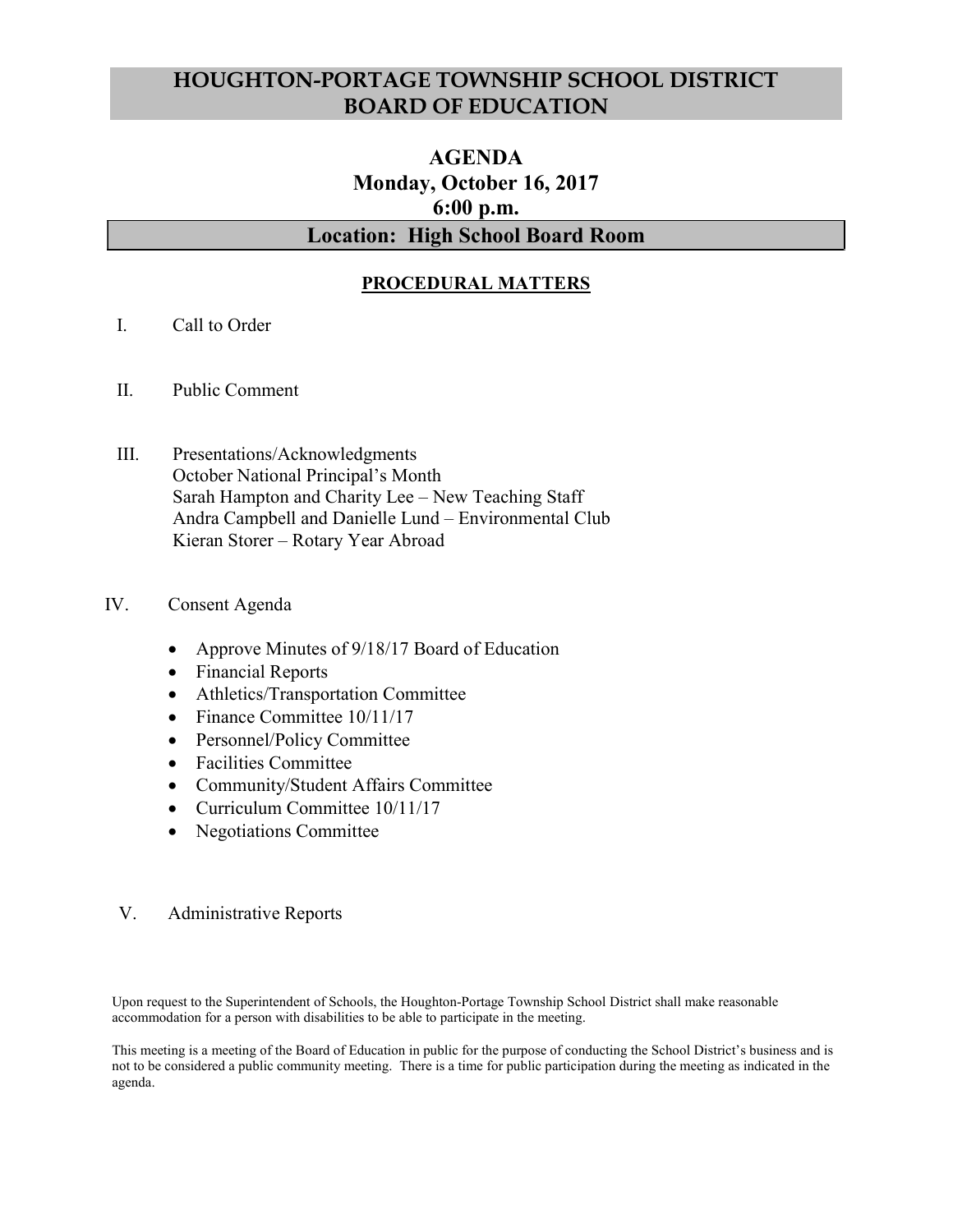### VI. MASB, MASA & CCASB Reports

- VII. Discussion Items
	- 1. Superintendent Evaluation
	- 2. Enrollment

#### VIII. Action Items

- 1. Resolution to refund the school district's outstanding 2008 bonds.
- 2. Approve Winter Coaches
- IX. Other Concerns or Public Comment
	- X. Adjournment

Upon request to the Superintendent of Schools, the Houghton-Portage Township School District shall make reasonable accommodation for a person with disabilities to be able to participate in the meeting.

This meeting is a meeting of the Board of Education in public for the purpose of conducting the School District's business and is not to be considered a public community meeting. There is a time for public participation during the meeting as indicated in the agenda.